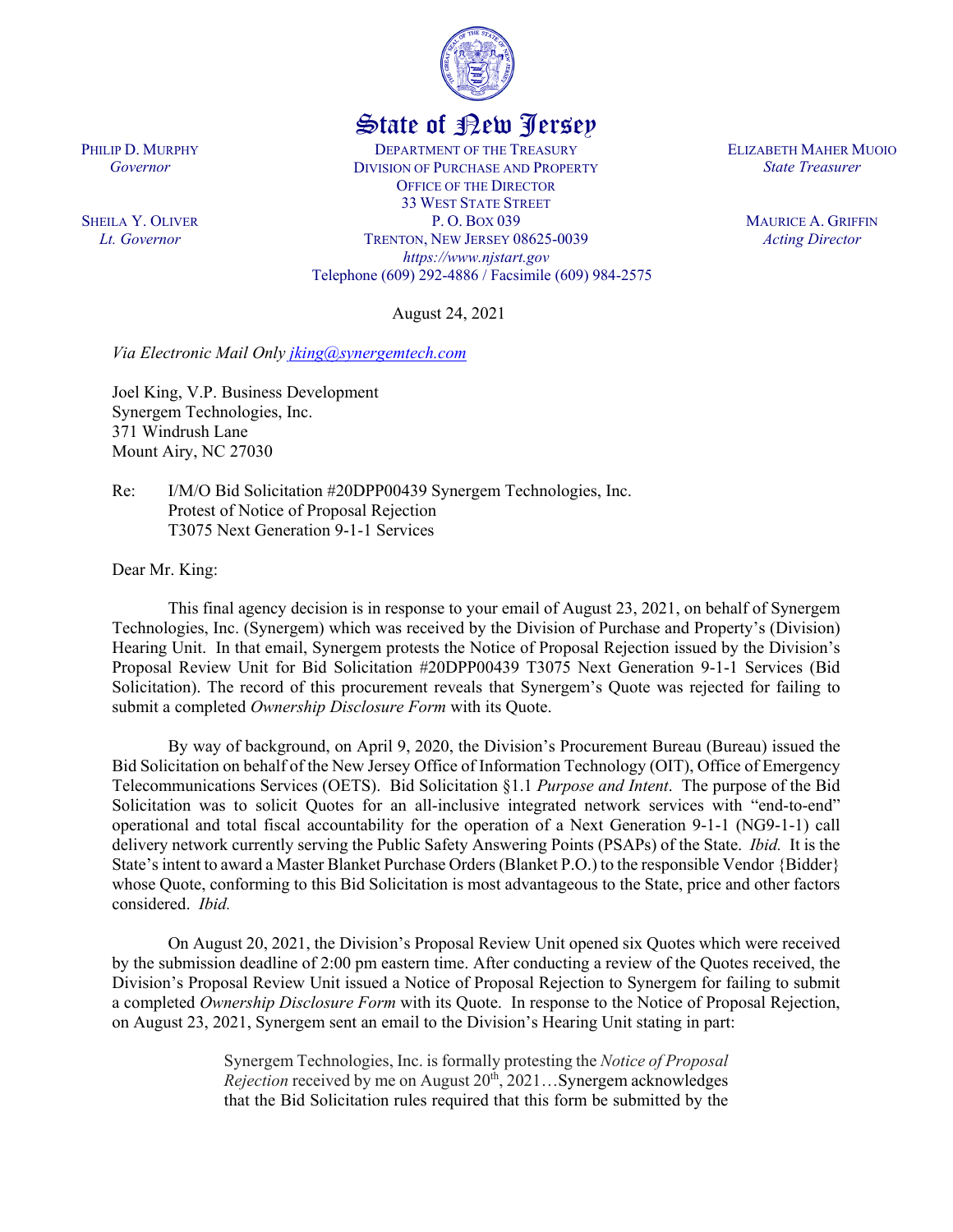Bid Solicitation deadline  $(2:00 \text{ PM Eastern Time on Friday},$  August  $20^{\text{th}}$ , 2021) and concur that our submission did not include the *Ownership Disclosure Form*, a one-page document. We are submitting this document now as an attachment to this email…and hope you will be able to accept this document at this time and to overturn the rejection of our submission.

With the protest, Synergem included the completed *Ownership Disclosure Form*.

In consideration of Synergem's protest, I have reviewed the record of this procurement, including the Bid Solicitation, Synergem's Quote and protest, the relevant statutes, regulations and case law. The review of the record has provided me with the information necessary to determine the facts of this matter and to render an informed final agency decision on the merits of the protest.

The Division's administrative regulations that govern the advertised procurement process establish certain requirements that must be met in order for a Quote to be accepted. Those regulations provide in relevant part that:

> (a) In order to be eligible for consideration for award of contract, the bidder's proposal  $\frac{\text{shall}^{\frac{1}{2}}}{\text{conform}}$  $\frac{\text{shall}^{\frac{1}{2}}}{\text{conform}}$  $\frac{\text{shall}^{\frac{1}{2}}}{\text{conform}}$  to the following requirements or be subject to designation as a non-responsive proposal for non-compliance:

… 4. Contain all RFP-required certifications, forms, and attachments, completed and signed as required. An RFP may designate certain forms and/or certifications that need not be included in the bidder's proposal but that must be provided by a successful bidder upon request prior to an award of contract;

[N.J.A.C. 17:12-2.2(a), emphasis added.]

l

If the requirements of N.J.A.C. 17:12-2.2 are not met, a Quote must be rejected. This regulation mandates stringent enforcement to maintain the equal footing of all Vendors {Bidders} and to ensure the integrity of the State's bidding process.

The subject procurement was comprised of the Bid Solicitation, other documents and mandatory forms which were specifically addressed in Bid Solicitation Section 4.0 *Quote Preparation and Submission* which states in pertinent part:

> Vendor's {Bidder's} failure to complete, sign and submit the forms in Section 4.4.1.2 shall be cause to reject its Quote as non-responsive.

> [Bid Solicitation § 4.4.1.2 *NJ Standard Bid Solicitation Forms Required With The Quote*.]

Among those forms required to be submitted with the Quote is the *Ownership Disclosure Form.* With respect to ownership, the New Jersey Legislature, in implementing N.J.S.A. 52:25-24.2, mandated that a Vendor {Bidder} must supply its ownership information, prior to or with its Quote, to be eligible to enter into a Blanket P.O. with the State. N.J.SA. 52:25-24.2 states, in pertinent part:

<span id="page-1-0"></span><sup>1</sup> "Shall - Denotes that which is a mandatory requirement." Bid Solicitation Section 2.2 *General Definitions*.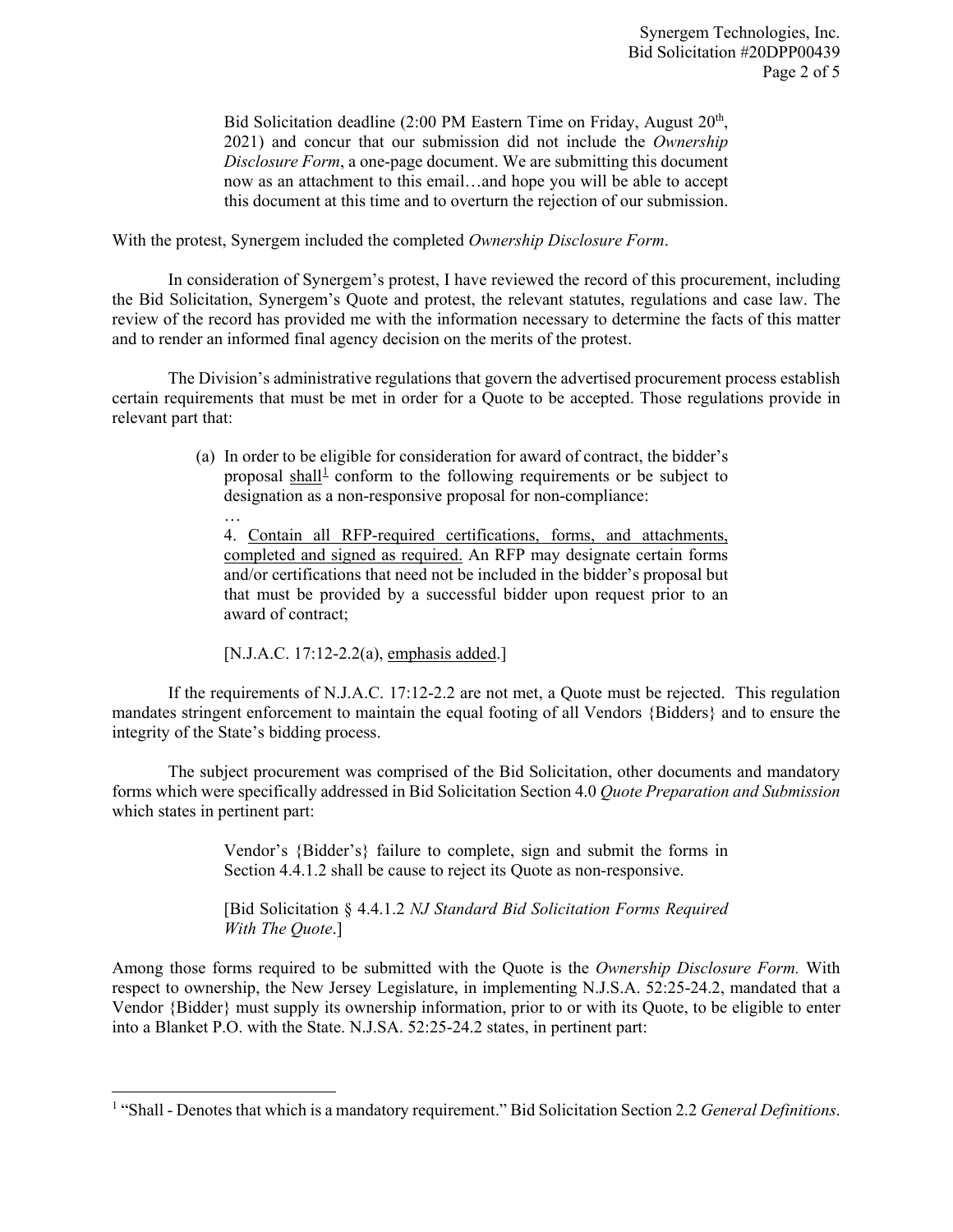No corporations, partnership, or limited liability company shall be awarded any [Blanket P.O] nor shall any agreement be entered into for the performance of any work or the furnishing of any materials or supplies, the cost of which is to be paid with or out of any public funds, by the State, or any county, municipality or school district, or any subsidiary agency of the State, or of any county, municipality or school district, or by any authority, board, or commission which exercises governmental functions, unless prior to the receipt of the bid or accompanying the bid, of said corporation, said partnership, or said limited liability company there is submitted a statement setting for the names and addresses of all stockholders in the corporation who own 10 percent or more of its stock, of any class, or of all individual partners in the partnership who own a 10 percent or greater interest therein, or of all members in the limited liability company who own a 10 percent or greater interest therein as the case may be, shall also be listed. The disclosure shall be continued until names and addresses of every noncorporate stockholder, and individual partner, and member exceeding the 10 percent ownership criteria established in this act, has been listed.

## [Emphasis added.]

The *Ownership Disclosure Form* is specifically discussed in Bid Solicitation Section § 4.4.1.2.1 which states in relevant part:

> Pursuant to N.J.S.A. 52:25-24.2, in the event the Vendor {Bidder} is a corporation, partnership or limited liability company, the Vendor {Bidder} must complete an Ownership Disclosure Form.

> A current completed Ownership Disclosure Form must be received prior to or accompany the submitted Quote. A Vendor's {Bidder's} failure to submit the completed and signed form with its Quote will result in the rejection of the Quote as non-responsive and preclude the award of a Blanket P.O. to said Vendor {Bidder} unless the Division has on file a signed and accurate Ownership Disclosure Form dated and received no more than six (6) months prior to the Quote submission deadline for this procurement. If any ownership change has occurred within the last six (6) months, a new Ownership Disclosure Form must be completed, signed and submitted with the Quote.

> In the alternative, to comply with this section, a Vendor {Bidder} with any direct or indirect parent entity which is publicly traded may submit the name and address of each publicly traded entity and the name and address of each person that holds a 10 percent or greater beneficial interest in the publicly traded entity as of the last annual filing with the federal Securities and Exchange Commission or the foreign equivalent, and, if there is any person that holds a 10 percent or greater beneficial interest, also shall submit links to the websites containing the last annual filings with the federal Securities and Exchange Commission or the foreign equivalent and the relevant page numbers of the filings that contain the information on each person that holds a 10 percent or greater beneficial interest. N.J.S.A. 52:25-24.2.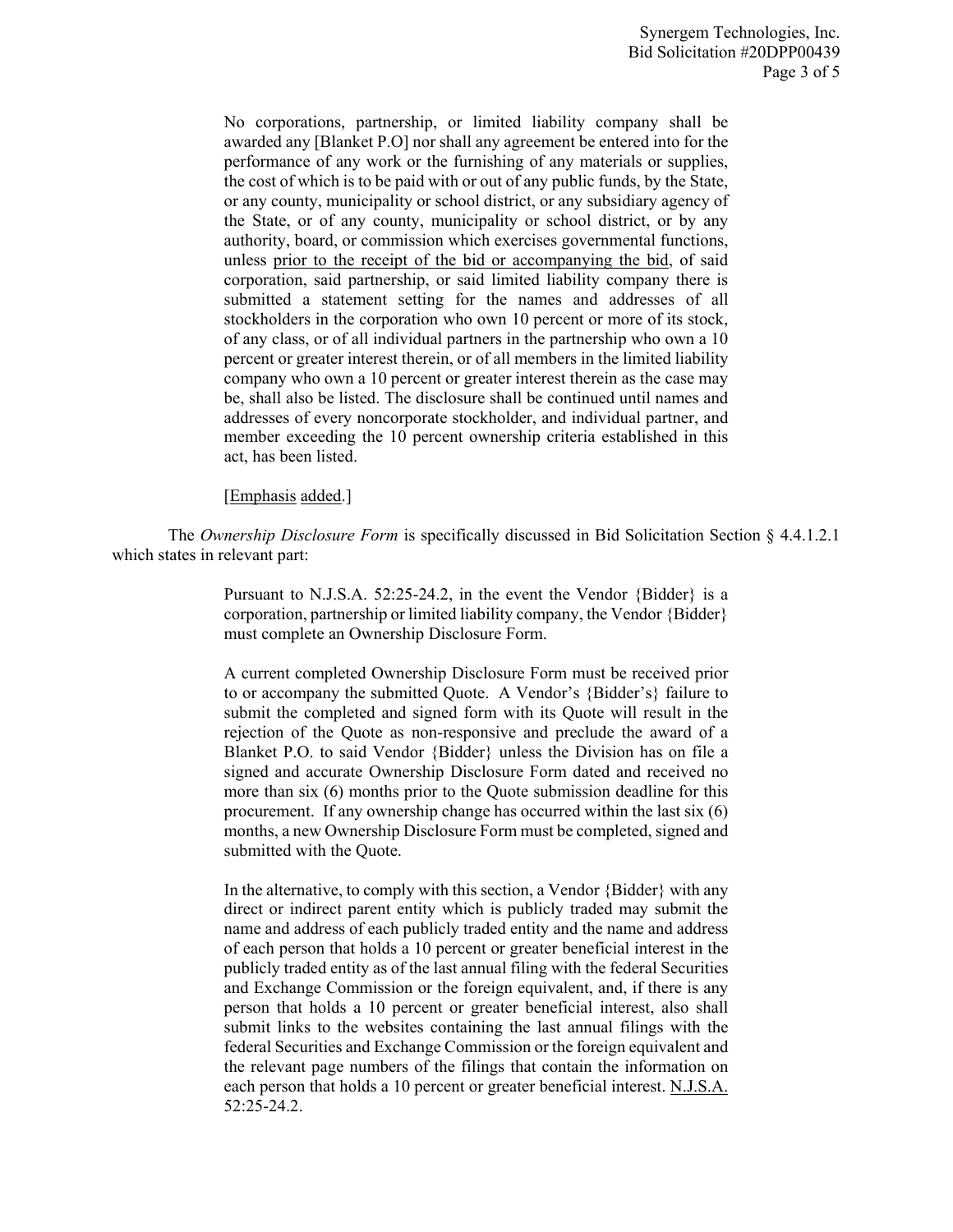Vendors {Bidders} using *NJSTART* to submit a Quote shall make the appropriate certification on the "Maintain Terms and Categories" Tab within its profile by checking the applicable box and, if required, completing and attaching the shortened Ownership Disclosure Form. Vendors {Bidders} not using *NJSTART* to submit a Quote must complete the full Ownership Disclosure Form located on the Division's website.

In order to make this process of certifying easier, the Division provides to the bidding community the *Ownership Disclosure Form* to be completed in order for Vendor {Bidder} to comply with the statutory requirements. As an alternative to submission of the *Ownership Disclosure Form,* as noted in Bid Solicitation § 4.4.1.2.1 above, Vendors {Bidders} using *NJSTART* to submit a Quote are required to make the appropriate certification regarding investment activities in Iran on the "Maintain Terms and Categories" Tab within its profile.

A review of the record of this procurement reveals that on August 20, 2021, Synergem submitted Quote No. 000056928. Synergem did not upload the *Ownership Disclosure Form* with the Quote. Rather, in the narrative Quote, Synergem indicated that it had made the required certification *NJSTART***.** 

As noted in Bid Solicitation Section 4.4.1.2.1 above, Vendors {Bidders} using *NJSTART* to submit a Quote are able to make the appropriate certification regarding ownership disclosure on the "Maintain Terms and Categories" Tab within its profile. With respect to ownership, Vendors {Bidders} are able to select one of the following descriptors:



Synergem did complete the Ownership Disclosure category or upload the *Ownership Disclosure Form* to its *NJSTART* Vendor profile.

The *NJSTART* system does not prevent a Vendor {Bidder} from submitting a Quote without all of the required forms and documents completed and/or attached as mandated by the specifications. The responsibility for ensuring that all necessary forms and other submittals, are completed and uploaded into *NJSTART* necessarily and appropriately rests solely with the Vendor {Bidder}. Bid Solicitation § 1.4.2 *Vendor {Bidder} Responsibility*. Here, unfortunately, Synergem submitted a Quote without a completed *Ownership Disclosure Form* attached.

In reviewing a Quote submitted in response to a Bid Solicitation, the Division does not have the power to waive the legislative requirement that a Vendor {Bidder} provide its ownership information prior to or accompanying the Quote submission. Only the New Jersey Legislature can change a requirement it has mandated. Unfortunately, Synergem did not comply with any of the options available to it for the submission of ownership information. Accordingly, Synergem's Quote was properly rejected by the Division's Proposal Review Unit for failure to submit the mandatory *Ownership Disclosure Form* with its Quote.